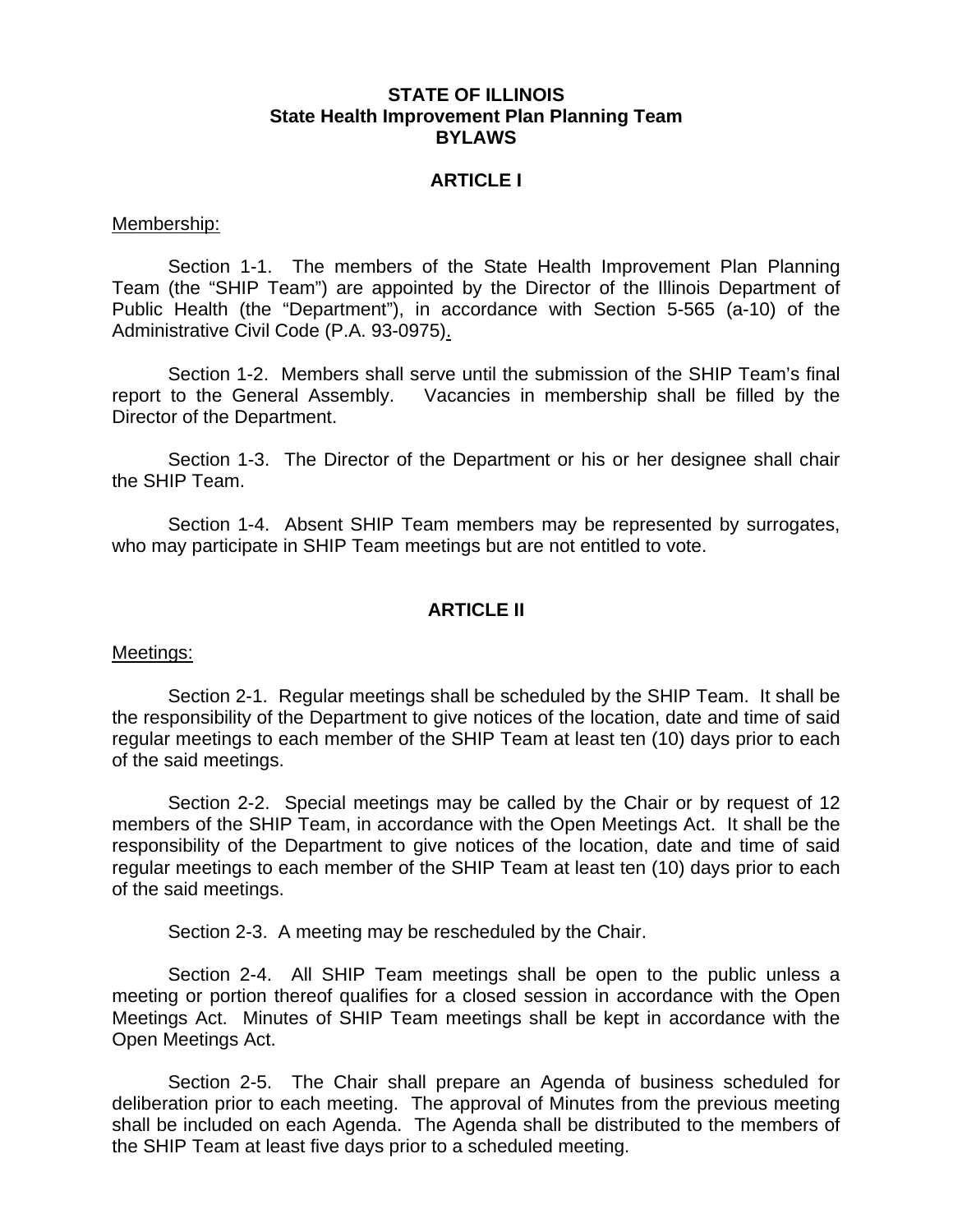## **ARTICLE III**

### SHIP Team Officers:

 Section 3-1. The Director of the Department shall select a Co-Chair from among the SHIP Team members. The Chair and Co-Chair shall have the duties and responsibilities described in these Bylaws.

 Section 3-2. If the Chair's membership on the SHIP Team is vacated for any reason, or the Chair resigns from that office, the Co-Chair shall serve in place of the Chair until the designation of a new Chair by the Director of the Department.

# **ARTICLE IV**

## Conducting Business:

 Section 4-1. All business shall be conducted in a manner consistent with the intent of Robert's Rules of Order.

Section 4-2. It is the intent of the SHIP Team to reach consensus on decisions brought to it for action. In the event that goal cannot be attained, each SHIP Team member shall have one vote on a contested motion. A contested motion shall be passed by a majority vote of the members present, except as otherwise provided in these bylaws. A member is present to conduct business if attending a meeting in person, or by audio or video conference, if such audio or video conferencing is available. Physical presence at the SHIP Team meetings, however, is strongly encouraged and is preferred by the SHIP Team.

 Section 4-3. The Chair shall preside at all SHIP Team meetings. In the Chair's absence, the Co-Chair shall preside over that meeting and assume the Chair's duties related to that meeting. In the absence of both the Chair and Co-Chair, the SHIP Team shall appoint a presiding officer for that meeting, by majority vote.

 Section 4-4. The presiding officer shall be responsible for conducting the meeting in accordance with the Bylaws and the Agenda, and may recognize nonmember attendees who wish to comment during the meeting. The duration of public comments shall be at the presiding officer's discretion.

## **ARTICLE V**

## Committees:

 Section 5-1. The SHIP Team may form standing committees or ad hoc committees.